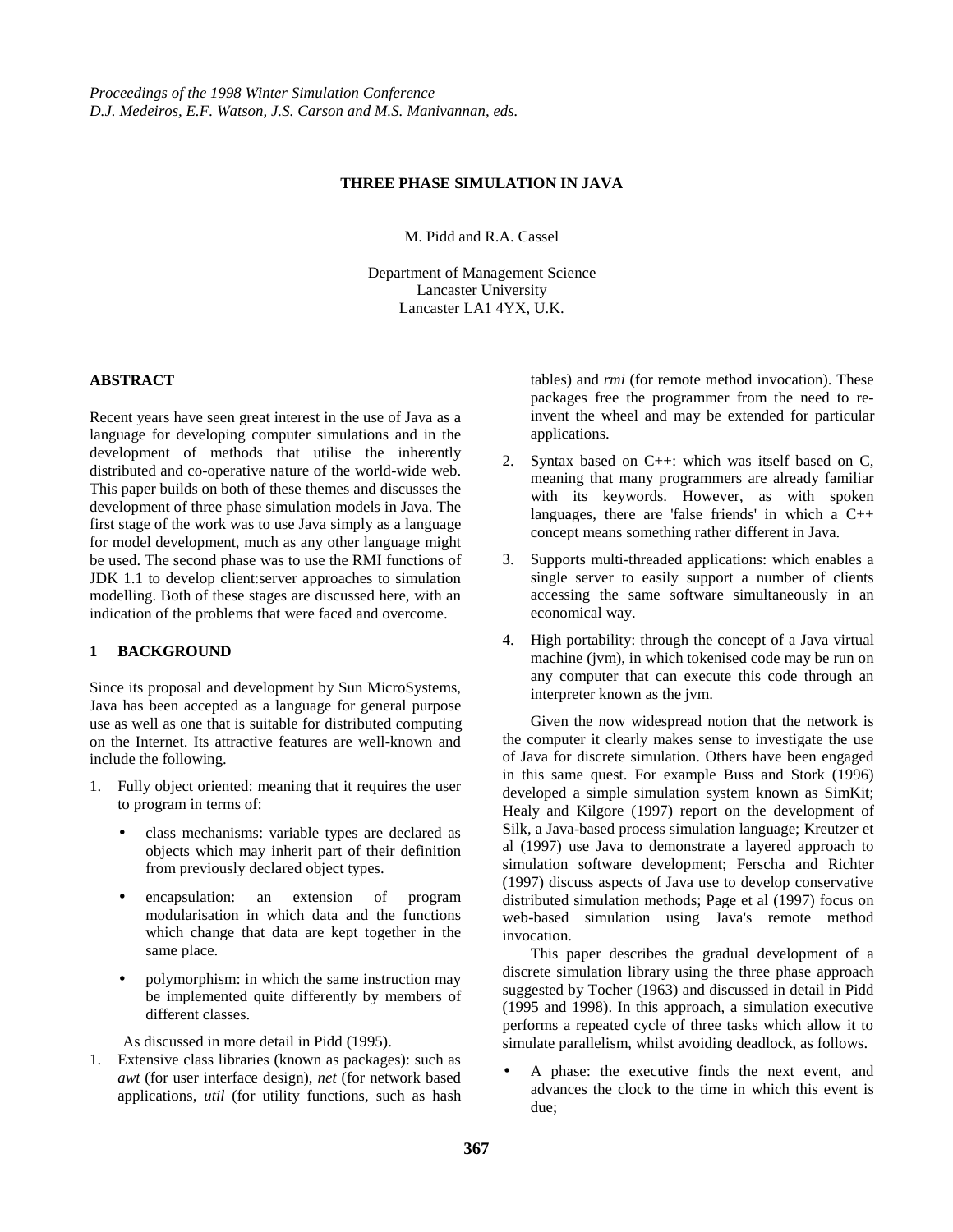- B phase: executes all the B activities (the direct consequences of the scheduled events). which are due at that time;
- C phase: the executive tries to execute all of the C activities (any actions whose start depends on resources and entities whose states may have changed in the B phase).

These three phases are repeated until the clock reaches the end of the simulation.

## **2 WRITING SIMPLE SIMULATIONS IN JAVA**

It is remarkably easy to write discrete simulation applications in Java once familiar with the syntax of the language and with the ideas of object orientation. Thus, the first phase of this project was the development of straightforward three phase simulation libraries that execute much as would a library written in any other programming language. A number of these libraries were developed, each with different features but with many aspects in common.

These implementations define an abstract class, usually known as *GEntity*, which is used to create a dynamic record of the current states and other information about entities within the simulation. For a particular simulation, the user creates a separate class for each entity class in the simulation, these classes being specialisations (thus, descendents) of the abstract *GEntity class.* Thus, for example, any instance of a simulation entity class may be scheduled for a future event or released, using the *Schedule*() and *Release*() methods of this *GEntity* class.

The entity records themselves may be handled in many different ways, but one very convenient approach is to collect them into a *vector* as provided by the Java *util* package. A *vector* is a growable array - that is, its size need not be declared in advance. Thus entity records may be added to the *Details* vector whenever new entities are created and may be removed from there (with care) when entities are destroyed. The *vector* provides direct access, thus enabling fast entity scheduling. An *Executive* class controls the *Details vector* and uses it to execute the three phase cycle, discussed above, in the main simulation loop.

Countable resources, that is, simulation objects that need not be distinguished individually and separately, are conveniently represented in a *Resource* class. Thus simulation resources are represented as classes of type *Resource* to which members may be added, deleted, occupied and freed as the simulation proceeds.

Java comes with the *Random* package as a subset of *Java.util* and this provides simple random number generation and a few routines for random variate generate. This can be easily extended into a *Sample* class to provide whatever sampling routines are needed in the simulation.

If required, a further *Trace* class may be added to enable the provision of traces and run-time reports as text files for debugging.

The above elements are strictly machine independent. The simulation can remain machine independent but with a GUI by the use of *Java.awt*, the abstract windowing toolkit. This provides support for a number of graphical features that should run on any computer with a *jvm*. Further refinements may be made to the GUI by using application development tools, such as the Borland JBuilder or Microsoft J $++$ , but this may restrict the use of the software to particular hardware and software configurations. Two simulations that illustrate this straightforward approach to three phase simulations in Java may be downloaded from the following URL:

//www.lancs.ac.uk/staff/smamp/MPCSMS4.html

# **3 THE JUST SYSTEM**

The JUST (Java Ubiquitous Simulation Tool) system was developed for simulations to be run in a distributed clientserver mode. Thus, the simulation modeller would define her simulation entities, resources, activities etc.. and would be the client that communicates with the simulation executive that runs on a remote server. This means that, once the user has finished creating the model, she does not have to upload the model to the server, nor has to download the simulation executive to her computer. The same executive can then be used to run many simulations, simultaneously if required.

Some class files of the JUST system have to reside in both computers. Classes like *GEntity*, *SimList* and *BEvent* have to be in the client as well as in the server, because both the executive and the model have to recognise these classes. Other classes as Queue and Resource need only be in the client, since the executive never manipulates them. However, since these classes are part of the library and are ready to be used by the user, they are stored in the server so that the user can download them before use.

The classes that stay in just one computer are those directly related to the executive (on the server side) and those strictly related to the model (on the client side). On the server side, the main class is the *Manager*. The *Manager* is responsible for running the three phase executive. It maintains an event list, schedules the next events, runs the A, B and C phases and keeps the clock(s).

On the client side, there are a few important classes: *InputEvents*, *Simulation*, *CActivities* and the new entities created by the user. The *InputEvents* class creates a window for the user to enter the parameters of the simulation. The *Simulation* class is responsible for creating the instances of the basic classes that are going to be used by the model. These basic classes are mainly the queues and the resources of the simulation. The *CActivities* class contains all the methods that describe the C activities of the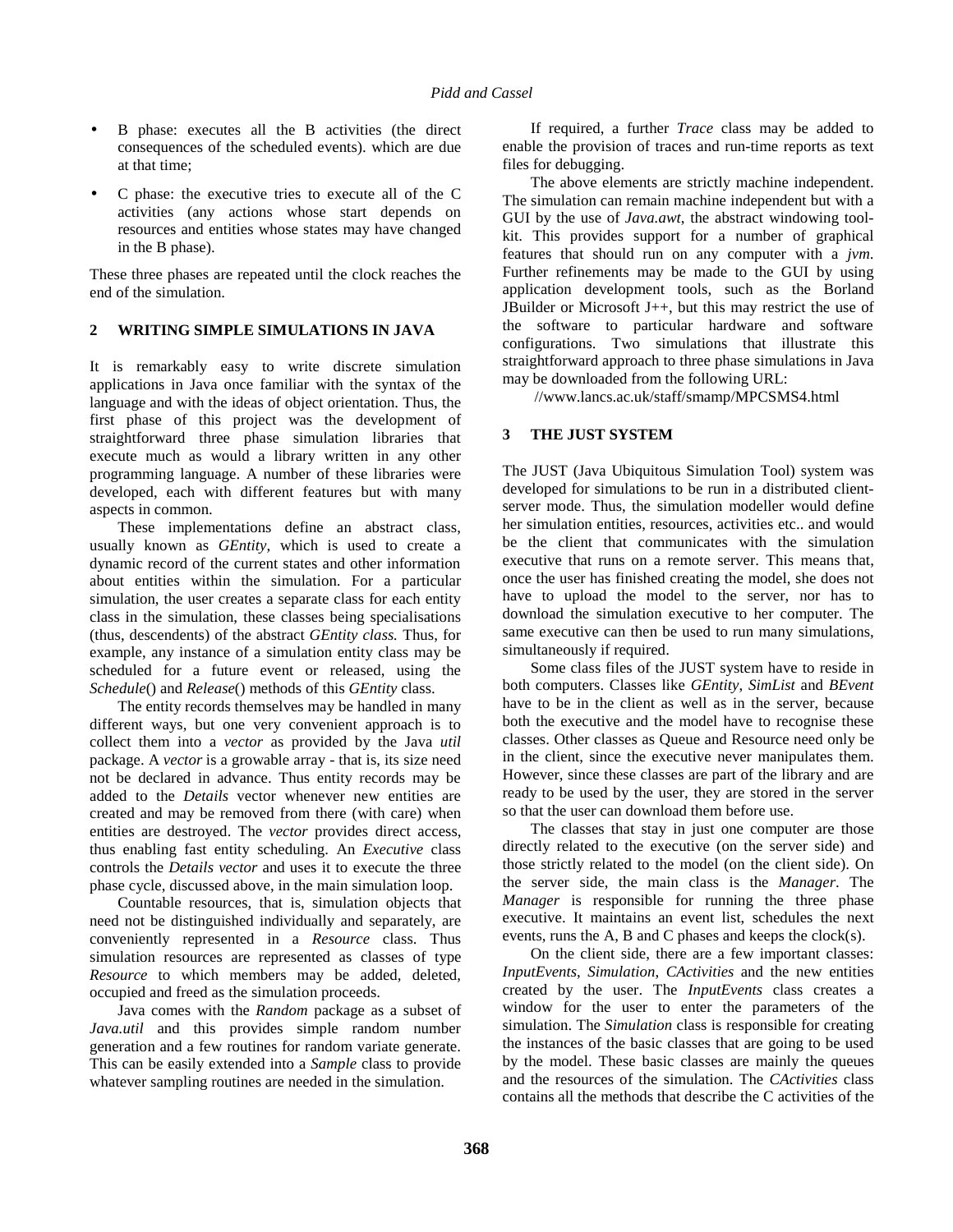model. Finally, the simulation entities are sub-classes of the *GEntity* class that implement the B activities of the model.

Some of these classes located in just one of the computers will be called by the other computer using Remote Method Invocation. Therefore, they have to implement an interface to declare the methods to be called remotely. Though the classes themselves need not be downloaded or uploaded, the interfaces that they implement must be, so that the computer which calls the remote methods can understand them.

# **4 IMPLEMENTING THE JUST SYSTEM**

#### **4.1 Multi-threading**

To support multiple simultaneous use, a distributed simulation system needs to be multi-threaded, otherwise a user may have to wait until the simulation of another is finished before she can run her own simulation. The use of threads allows more than one simulation to be run at the same time by dividing a computer program into semiindependent threads (or lightweight processes) that may be separately executed.

All versions of the Java Development Kit (JDK) provide a built-in *Thread* class to start and stop threads and to set priorities amongst competing threads. Any other class can extend this class and may thus be run as a thread. However, Java does not permit multiple inheritance, which means that no user defined class can extend the *Thread* class whilst also extending another class. As a way round this problem, Java provides the *Runnable* interface which permits any class to provide the body of a thread, thus permitting a class to extend another whilst being implemented as a thread.

In the JUSTsystem, the executive of the system is run as a thread. Hence, the *Manager* class implements the *Runnable* interface. This allows the *Manager* class to extend the *UnicastRemoteObject* class, which is necessary for Remote Method Invocation.

All threaded instances of the *Manager* class share the same priority, thus, if the instance with control of the processor relinquishes this control, this instance will go to the end of the queue and wait until its turn comes again. However, to make sure that all the instances of Manager are running "concurrently", a call of the *yield*() method was introduced after each of the A, B and C phases. This means that, after each one of the three phases, the object with control of the processor will always yield to the next object in the queue.

Two further controls over thread execution are given to the user, who may pause the execution of the threads and/or resume it. Any time the user pauses her simulation, a flag is set on the *Manager* and the simulation is paused as soon as the in-progress A, B or C phase is complete. This avoids problems that may occur were the simulation to be paused during any of the three phases.

#### **4.2 Reflection**

The Reflection API is provided in JDK 1.1, though not in JDK 1.0, and it provides methods to return the fields, methods and constructors defined by a class. This makes classes, in effect, self-aware and enables a program to check the members of a class without knowing the class type in advance. Even more usefully, class methods and constructors can be invoked at run-time rather than during compilation, thus the server need not know the methods of the client in advance. Reflection provides a way around two problems that were present in JDK 1.0.

The first is that, for security reasons, Java does not have pointers and does not allow pointers arithmetic. This is mainly to avoid the user making serious mistakes when dealing with the memory. However, this can bring some problems when programming a three-phase simulation library, because it means that Java does not allow pointers to functions (or methods). When an entity is committed to a future event in a simulation, one parameter that must be passed when the event is scheduled, is something to identify the event. In C or C++ this is easily achieved via a function pointer. The executive, which handles the scheduling, thus need not know the identity of the function at compile time. The lack of pointers meant that this had to be 'programmed round' in JDK 1.0. However, the Reflection API of JDK 1.1 allows the executive to invoke methods that it did not know existed. Therefore, it is possible to pass the name of a method, find it in a particular class, and invoke it.

The second use for the Reflection API in the JUST system solves a problem about object oriented, three phase simulation discussed on Pidd (1995). A three phase simulation uses two types of activity as its building block and these are known as As and Bs (sometimes as A and B activities, sometimes as A and B events). Each B may be directly scheduled on an event calendar and occurs as a result of an event triggered by an entity (e.g. end of service in a queuing system). Each C is a possible contender for action once the Bs have been completed at a clock time (for example, a service may start if the server is now free and a customer is waiting). Bs depend only on the state of the entity that triggers its execution, whereas Cs are inherently co-operative - that is, they may involve several classes of entity. This is why the three phase approach is so effective in the simulation of highly interactive systems.

It is clear, therefore, that Bs should be methods that belong to the classes representing the entities that trigger their execution. The problem is that in an object oriented simulation, if entity classes descend from an abstract *GEntity* class, then this abstract class must contain methods to be overloaded in the 'proper' entity classes.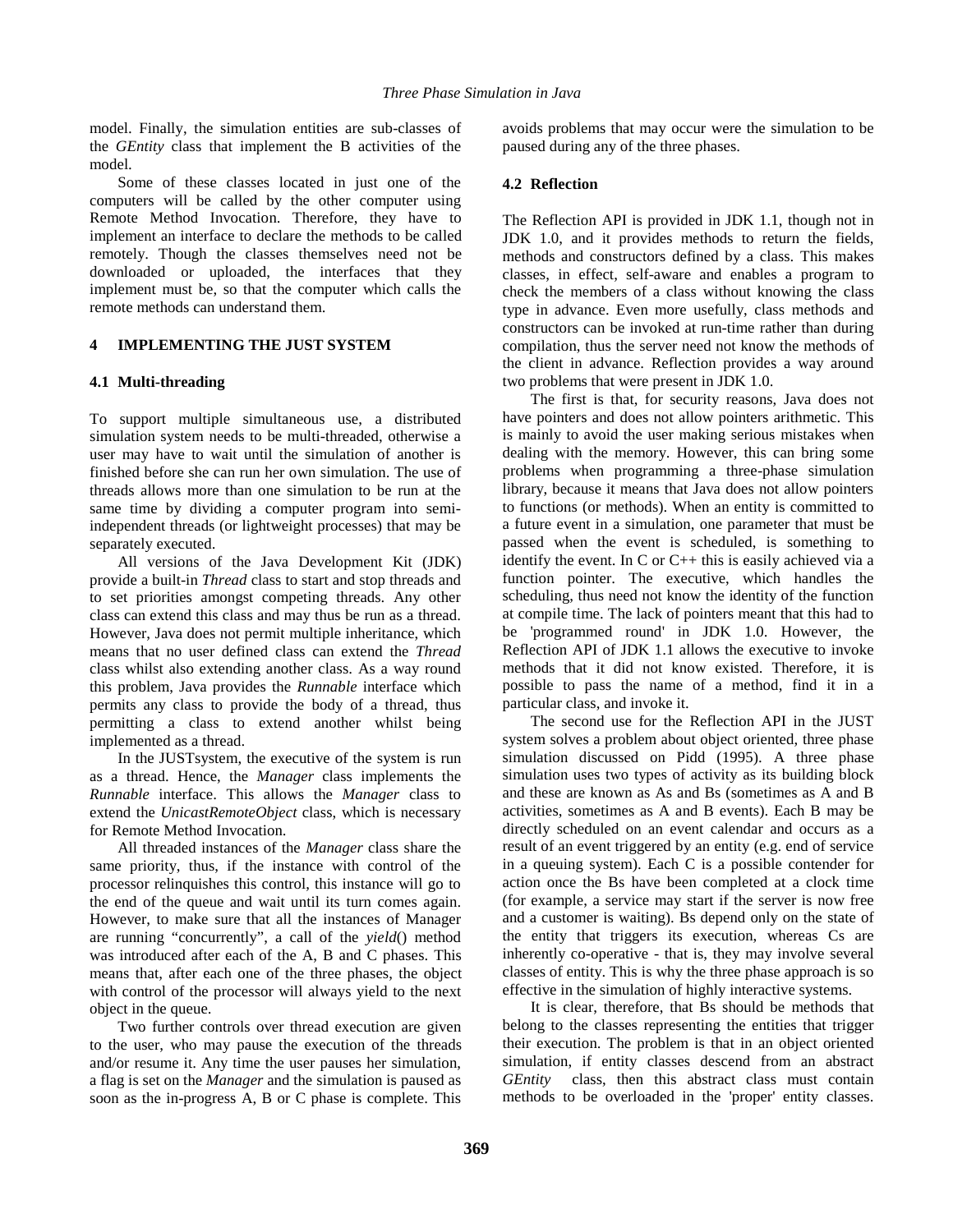Thus, at worst, the system provider must provide a whole set of dummy Bs to be overloaded by the application. The Reflection API tackles this head on by allowing the *Manager* to determine the B that is due to be executed. In this sense, JDK 1.1 is an advance on C++.

It is, however, still the case that the Cs cannot belong to any particular entity class unless the simulation is implemented with a single active entity and the rest passive when a C is executed. Thus, in the JUST system, Cs are represented by a separate *CActivities* class.

## **4.3 Remote Method Invocation**

If the simulation executive is to sit on one computer and the application classes on another, then the simulation system must provide some way in which the different classes may communicate with one another. The Java Remote Method Invocation (RMI) framework of JDK 1.1 provides the layers necessary for Java objects to communicate with each other using normal method calls, even if the objects are running in virtual machines on opposite sides of the world (Hughes et al (1997)). This enables the development of client-server applications, since the programmer need not worry about complex communication protocols between the applications. Thus RMI is at the heart of the JUST system.

Anecdotal evidence suggests that many people have found Java RMI rather difficult to implement, though as more literature appears, this is easing things somewhat. The JUST system makes use of the *java.rmi.Remote* interface and is implemented in the following classes which extend the *java.rmi.server.Unicast.RemoteObject* class.

- On the server side: *Manager* and *GEntity.*
- On the client side: *GEntity* and *CActivities*.

The actual entity classes of the simulation application also implement the *java.rmi.Remote* interface but are direct descendent classes (extensions) of the *GEntity* class.

In addition, the basic simulation classes to represent objects such as countable resources, queues and lists implements the *java.io.Serializable* interface so as to enable them to be passed as parameters to remote methods.

# **5 THE OPERATION OF THE JUST SYSTEM**

- 1. Start the server. When this starts, it calls the *Manager.bindManager* method, which starts the server's registry, and binds the *Manager* to it. After that, the server waits until a client calls it.
- 2. When a client is started, the *Simulation* class locates the server, looks up the *Manager* class registered in the server's registry, starts the client's registry, and binds the *CActivities* to the client's registry.
- 3. However, the entities are not bound to the registry by the *Simulation* class. Each time a new instance of an entity is created, the constructor of the *GEntity* class binds it to the registry.
- 4. Once this stage is reached the client side already knows where the *Manager* is, and if it needs a method of the *Manager* to be executed it merely calls this method as if it were local. On the server side it is similar, though with some discrepancies. Since the executive does not know beforehand what will be the next event and, therefore, does not know which entity will execute that activity, it must use the *Reflection* API, as explained earlier.

## **6 WHAT WERE THE PROBLEMS FACED?**

When we started work on the JUST system, literature discussing RMI was rather slight. In addition, the general Java API documentation sometimes is confusing. Thus we learned about RMI by trying things out - tedious, but fruitful in the end! Some problems that we faced were as follows, and it is amazing how obvious the answers seem now!

QUESTION: Why doesn't the library run when both the client and the server are implemented on the same physical computer? ANSWER: Because, even when the client and the server reside in the same computer, it needs a network connection.

QUESTION: How to make the system start the computer's registry? ANSWER: The JDK has a class called *LocateRegistry* in the *java.rmi.registry* library with a method called *createRegistry*.

QUESTION: Which classes can stay in the client and which of them must go to the server? ANSWER: This depends on the application.

QUESTION: Do stubs and skeletons (see Page et al (1997) for a clear description of these) stay in the client or in the server? ANSWER: The stubs stay where the call for the remote method originates and the skeletons stay where the remote objects are located.

## **ACKNOWLEDGEMENTS**

Ricardo A. Cassel's research is funded by the Brazilian Government through CAPES - Fundacao Coordenacao de Aperfeicoamento de Pessoal de Nivel Superior.

## **REFERENCES**

Buss A.H. and Stork K.A. 1996. Discrete event simulation and the world-wide web using Java. In *Proceedings of the 1996 Winter Simulation Conference*. ed J.M. Charnes, D.J. Morrice, D.T. Brunner and J.J. Swain, 780-785, Coronado, CA, 8-11 December.